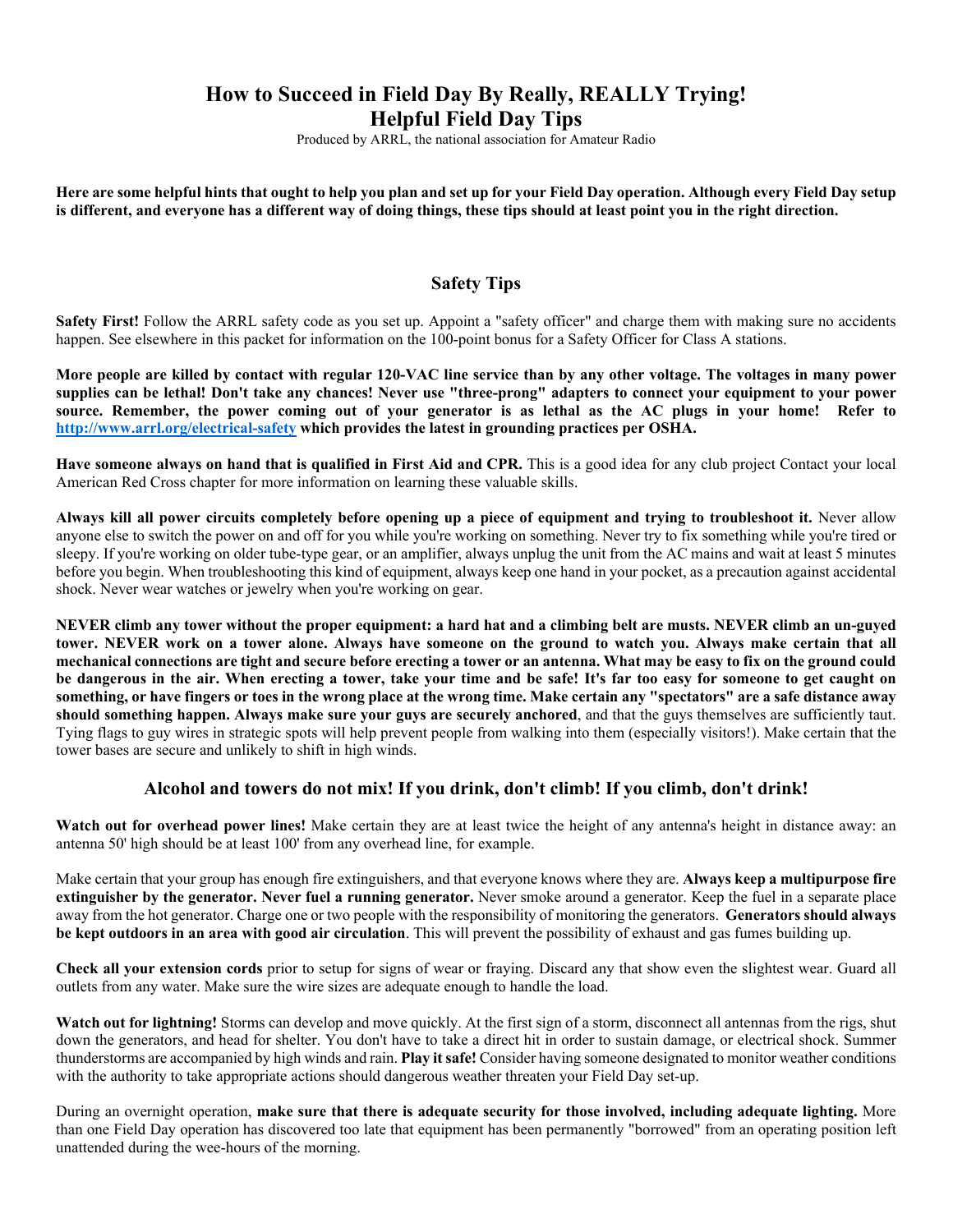#### **Setup**

**Check out your operating site ahead of time. Avoid confusion on Field Day by preparing a work plan**. You'll want to determine where antenna, power sources, and operating positions should be placed. Coordinate in advance the order for each task. Make sure that all essential items will be on hand when they are needed. Don't forget the essential creature comforts, such as trash cans, toilet paper, flashlights, bug spray, first aid kit, etc.

Nothing can kill the Field Day enthusiasm faster than not having sufficient help to set-up and tear-down the site. **Sign up your volunteers early. Be proactive in soliciting volunteers. Don't just say "we need help." Personally invite individuals to participate (i.e. "Pete I could really use your help as the 10meter Phone band captain.)** 

**Always have designated "tour guides",** that is, persons ready to guide any visitors who might happen by your site and show an interest in ham radio. This is also a good way to drum up interest in a class. Not only is this a chance to show off your hobby in a favorable light, but it is also worth some bonus points! Set up a table with some handouts about ham radio, your club, and Field Day. Type up a sheet that describes your club, the operation, and include a person to contact for more information. When giving a tour, make sure not to lapse into "ham speak": try to explain what people doing in easy-to-understand language. **Avoid Jargon!**

If the media comes by, **make certain that something is going on**. TV, radio and print journalists will be much more impressed to see antennas going up and people making contacts than they will by a group of people sitting around drinking beer. Make sure you have someone designated to be the guide for any visiting news media or VIPs.

Many clubs "turn out the operators" by combining Field Day with family activities, such as a picnic. Others send a mailing to all their area hams with a map to the FD site along with some information. **Be creative!** In your community there are always those who would love the chance to come and participate. Consider organizing volunteers who would pick up older hams who may not drive at night or might not have a ride. Telephone "lapsed" club members with a personal invitation. What ham can ignore a good covered dish supper?

**Give everyone something to do**. Newer hams can do 2-meter talk-ins, help operate a GOTA station, or help assemble antennas – *but also spend time with them, Elmering them through some on-the-air contacts at the main station.* The more people are involved, the better time you will all have. This is a great chance to give some of your newer hams some practical experience. **Do what it takes to get the new hams ON THE AIR** - after all, Field Day is a great opportunity for new hams to learn how to operate!

**Keep a handy list of ARRL Section abbreviations at every operating position**. This will eliminate possible confusion later on. If everyone uses the same abbreviations, you'll save yourself some headaches when it comes time to check over the logs. The full list is included in this packet.

Make sure everyone keeps up the dupe sheets or logging duties. If you have operators who have never used one, sit them down with someone beforehand to show them how it's done. **Consider a club program before Field Day to familiarize your members with logging, duping and operating. There are numerous free computer logging programs for Field Day. Find one, learn it and use it. Trust me, it will simplify your life.** Finally, before the actual start of operating, have a **final "participant briefing"** so that all involved know the necessary safety and operational information. It's a great way to officially kick off the weekend!

### **Operating**

**Keep an ever-constant eye on 10 and 6 meters**. If those bands open up, you should have lots of stations to work. If the band is quiet, don't assume that it's dead. Throw out a CQ or try to stir up interest. Everyone else could be listening, too! Remember: all licensed amateurs have some type of HF-operating privileges on 10-meters and almost all have 6-meter privileges.

Listen around on the bands the week before the contest. This gives you a good idea of what to expect in the way of propagation during Field Day. Check your logs from previous years and see if you can spot any trends, i.e. hours when certain bands were open, or had a high level of activity. Certain bands in certain areas can be extremely important in working up a good score. For example, 40 meters on the East Coast is a bread and butter band for Field Day while 6-meters almost always has great openings in late June. Decide which bands are going to be the most important to your score and try to maximize your effort on them by using the best antennas possible combined with your best gear and best operators.

**Don't ignore one mode for another.** Many groups have concentrated on CW only to miss out on some easy Phone contacts, and vice versa. **Digital modes, especially MSK144 on VHF, and FT8 on HF and VHF are two of the fastest growing areas of Field Day contacts**. Always keep in mind that every contact counts, no matter what the mode.

**Read the rules very carefully.** Look over the bonus points available. A number of these could be relatively easy to earn. If your club has any traffic handlers, they could easily help you earn the message bonus. Copy the W1AW bulletin! This is an easy 100 points.